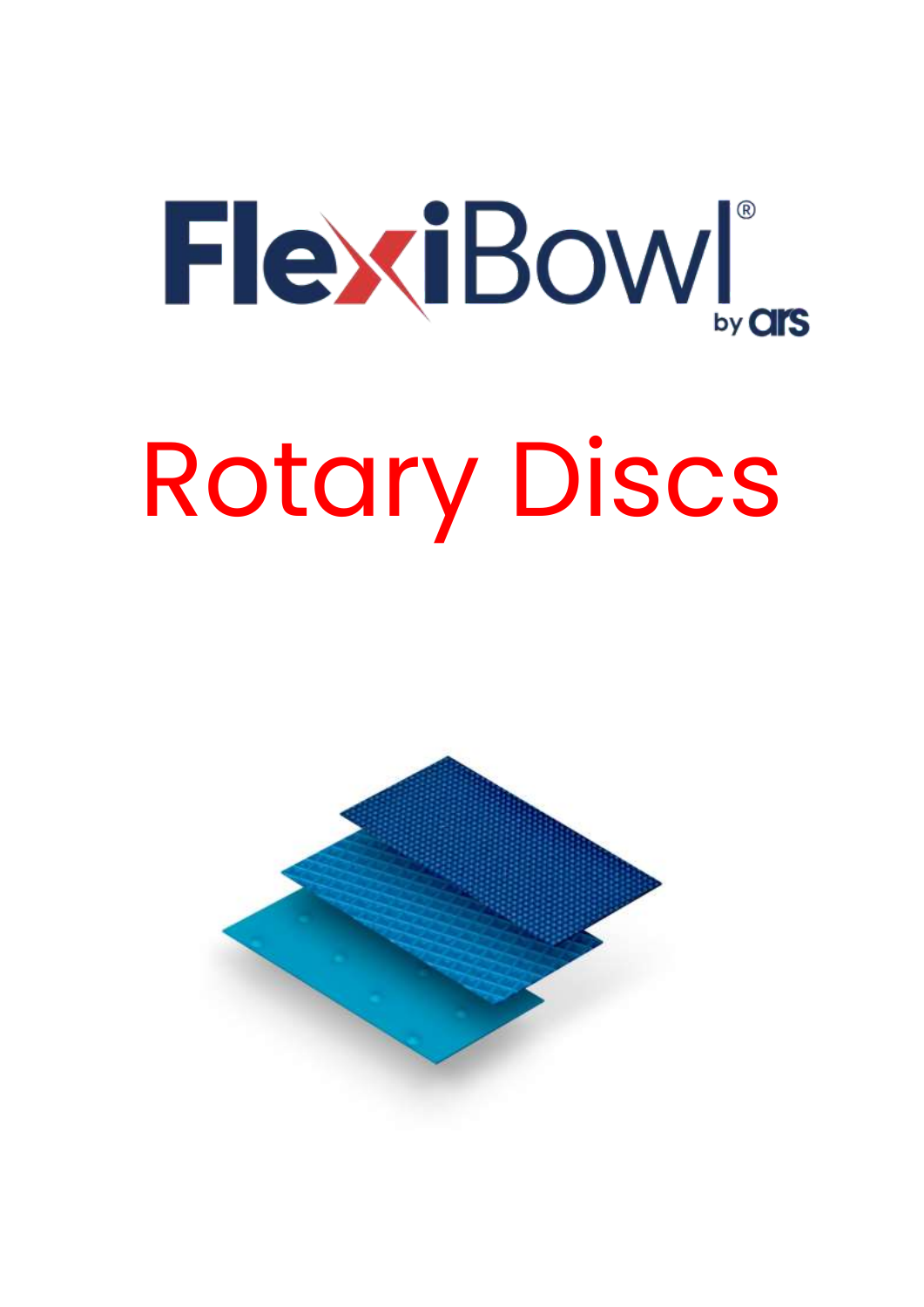

Specs

Date: **07.04.2022**

Page: **2 of 18**

| Name                   | <b>STANDARD WHITE</b>                                                                             |
|------------------------|---------------------------------------------------------------------------------------------------|
| Image                  |                                                                                                   |
| Material               | Polyurethane - FDA                                                                                |
| <b>Backlight</b>       | <b>Antistatic filaments: Yes</b>                                                                  |
| Toplight               |                                                                                                   |
| Cleaning               |                                                                                                   |
| Grip                   |                                                                                                   |
| <b>PARTS</b>           |                                                                                                   |
| Dirty/Oily             |                                                                                                   |
| Cylindrical            |                                                                                                   |
| Sticky                 |                                                                                                   |
| Transparent            |                                                                                                   |
| Sharp                  |                                                                                                   |
| Main<br>Caracteristics | Recommended for flat and clean parts. Efficient both with backlight<br>and toplight illumination. |

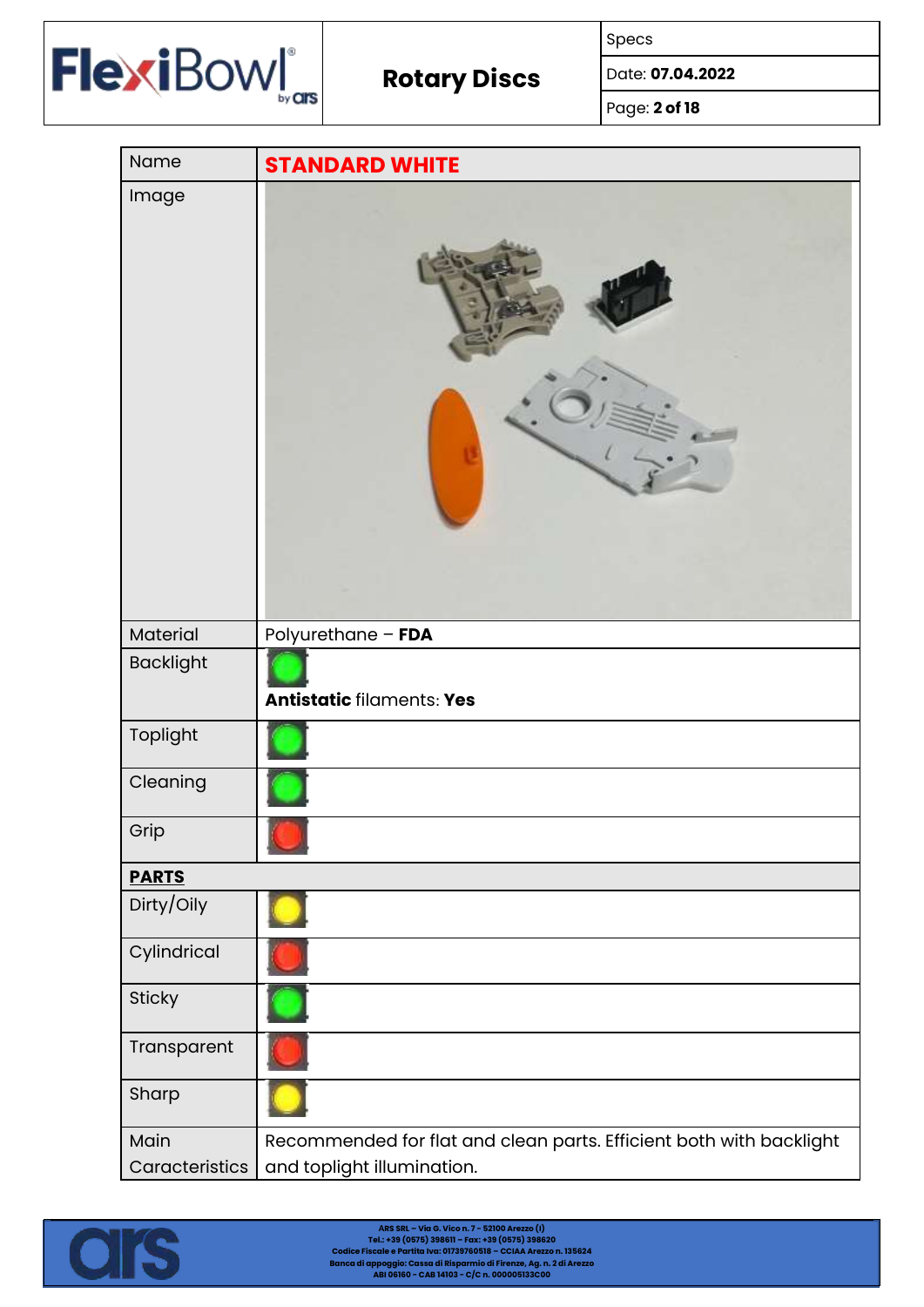

Specs

Date: **07.04.2022**

Page: **3 of 18**

| Name             | <b>SILICONE WHITE</b>                                     |
|------------------|-----------------------------------------------------------|
| Image            |                                                           |
| Material         | Silicone - FDA                                            |
| <b>Backlight</b> | <b>Antistatic filaments: Yes</b>                          |
| Toplight         |                                                           |
| Cleaning         |                                                           |
| Grip             |                                                           |
| <u>PARTS</u>     |                                                           |
| Dirty/Oily       |                                                           |
| Cylindrical      |                                                           |
| Sticky           |                                                           |
| Transparent      |                                                           |
| Sharp            |                                                           |
| Main             | Recommended for parts with wide support base (even if not |
| Caracteristics   | perfectly stable) and for parts which slip on each other. |

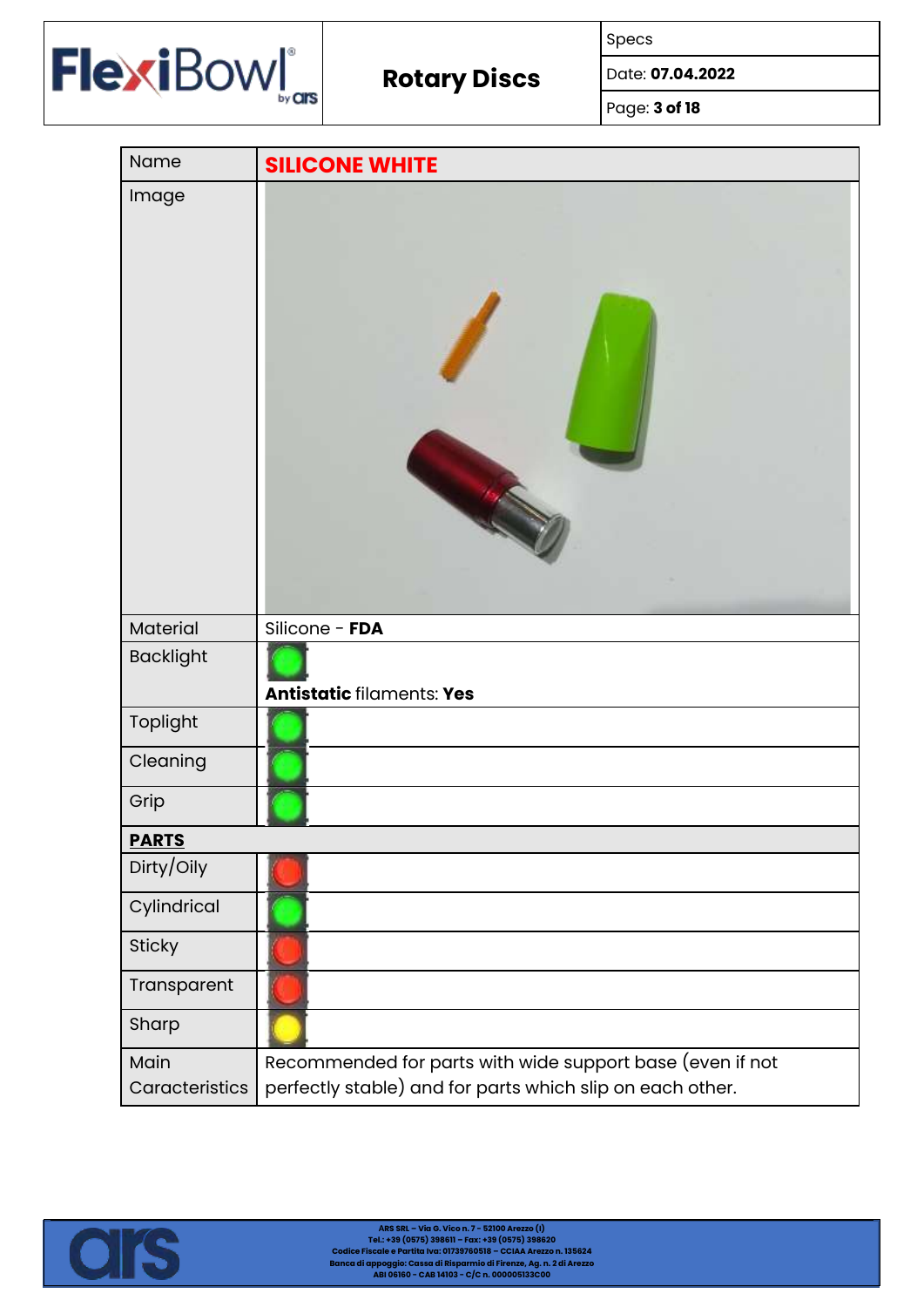

Specs

Date: **07.04.2022**

Page: **4 of 18**

| Name             | <b>SMOOTH BLUE</b>                                                 |
|------------------|--------------------------------------------------------------------|
| Image            |                                                                    |
| Material         | Polyurethane - FDA                                                 |
| <b>Backlight</b> | <b>Antistatic filaments: Yes</b>                                   |
| Toplight         |                                                                    |
| Cleaning         |                                                                    |
| Grip             |                                                                    |
| <b>PARTS</b>     |                                                                    |
| Dirty/Oily       |                                                                    |
| Cylindrical      |                                                                    |
| Sticky           |                                                                    |
| Transparent      |                                                                    |
| Sharp            |                                                                    |
| Main             | Recommended for light-colored parts and for toplight illumination. |
| Caracteristics   | Very little subject to dirt.                                       |

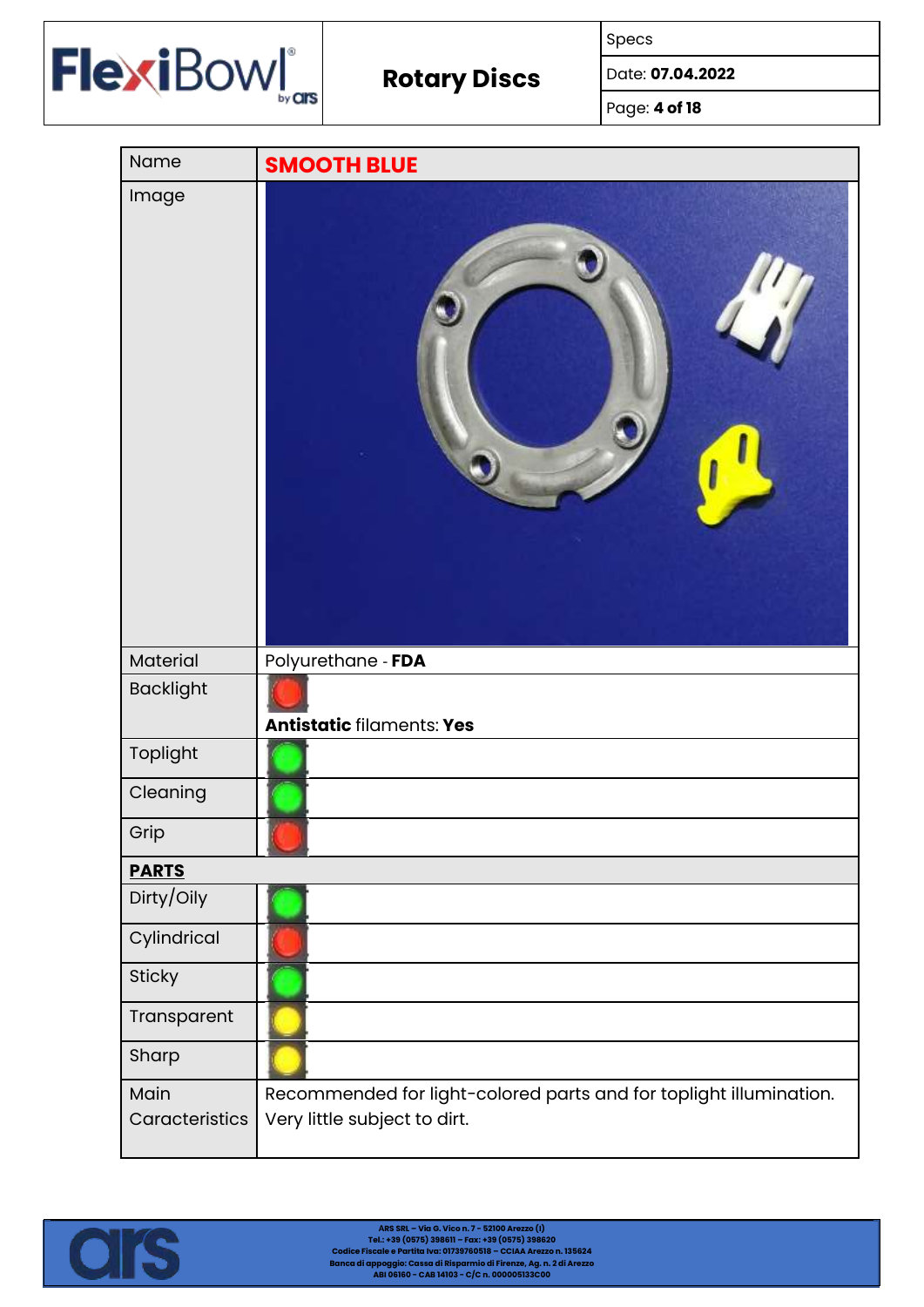

Specs

Date: **07.04.2022**

Page: **5 of 18**

| <b>Name</b>      | <b>DIAMOND BLUE</b>                                    |
|------------------|--------------------------------------------------------|
| Image            | tive the remain                                        |
| Material         | Polyurethane - FDA                                     |
| <b>Backlight</b> | <b>Antistatic filaments: Yes</b>                       |
| Toplight         |                                                        |
| Cleaning         |                                                        |
| Grip             |                                                        |
| <b>PARTS</b>     |                                                        |
| Dirty/Oily       |                                                        |
| Cylindrical      |                                                        |
| Sticky           |                                                        |
| Transparent      |                                                        |
| Sharp            |                                                        |
| Main             | Widely used surface, recommended for various different |
| Caracteristics   | applications. Good for dirty parts too.                |

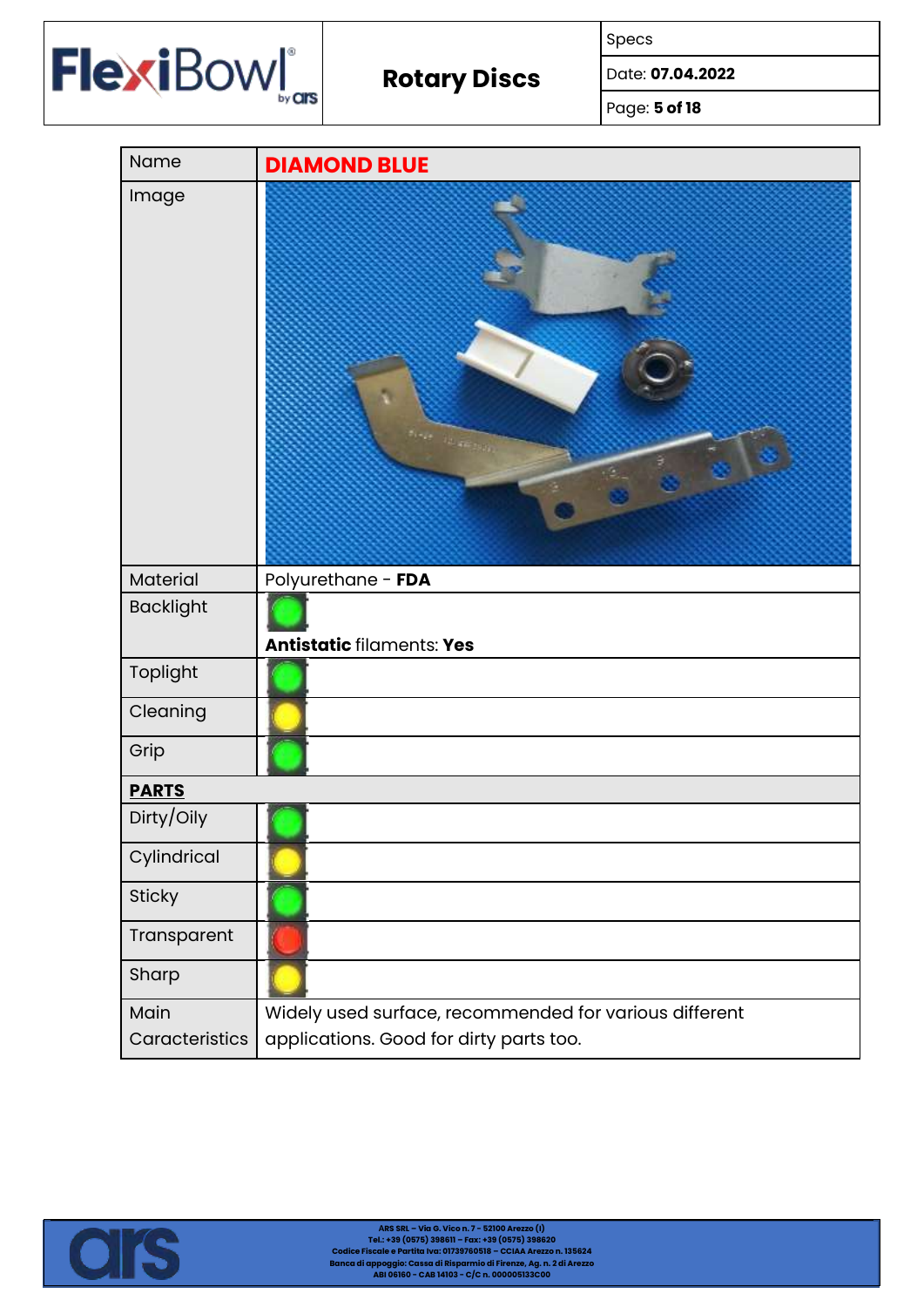

Specs

Date: **07.04.2022**

Page: **6 of 18**

| Name             | <b>SPIKE BEIGE</b>                                             |
|------------------|----------------------------------------------------------------|
| Image            | 5 5 5 5 5 6 7 6<br><b>HARLING</b><br>쥾<br>æ<br><b>25</b><br>25 |
| Material         | Polyurethane - FDA                                             |
| <b>Backlight</b> | Antistatic filaments: No<br>Other details: Spike               |
| Toplight         |                                                                |
| Cleaning         |                                                                |
| Grip             |                                                                |
| <b>PARTS</b>     |                                                                |
| Dirty/Oily       |                                                                |
| Cylindrical      |                                                                |
| Sticky           |                                                                |
| Transparent      |                                                                |
| Sharp            |                                                                |
| Main             | Recommended for cylindrical parts (>15mm diameter).            |
| Caracteristics   |                                                                |

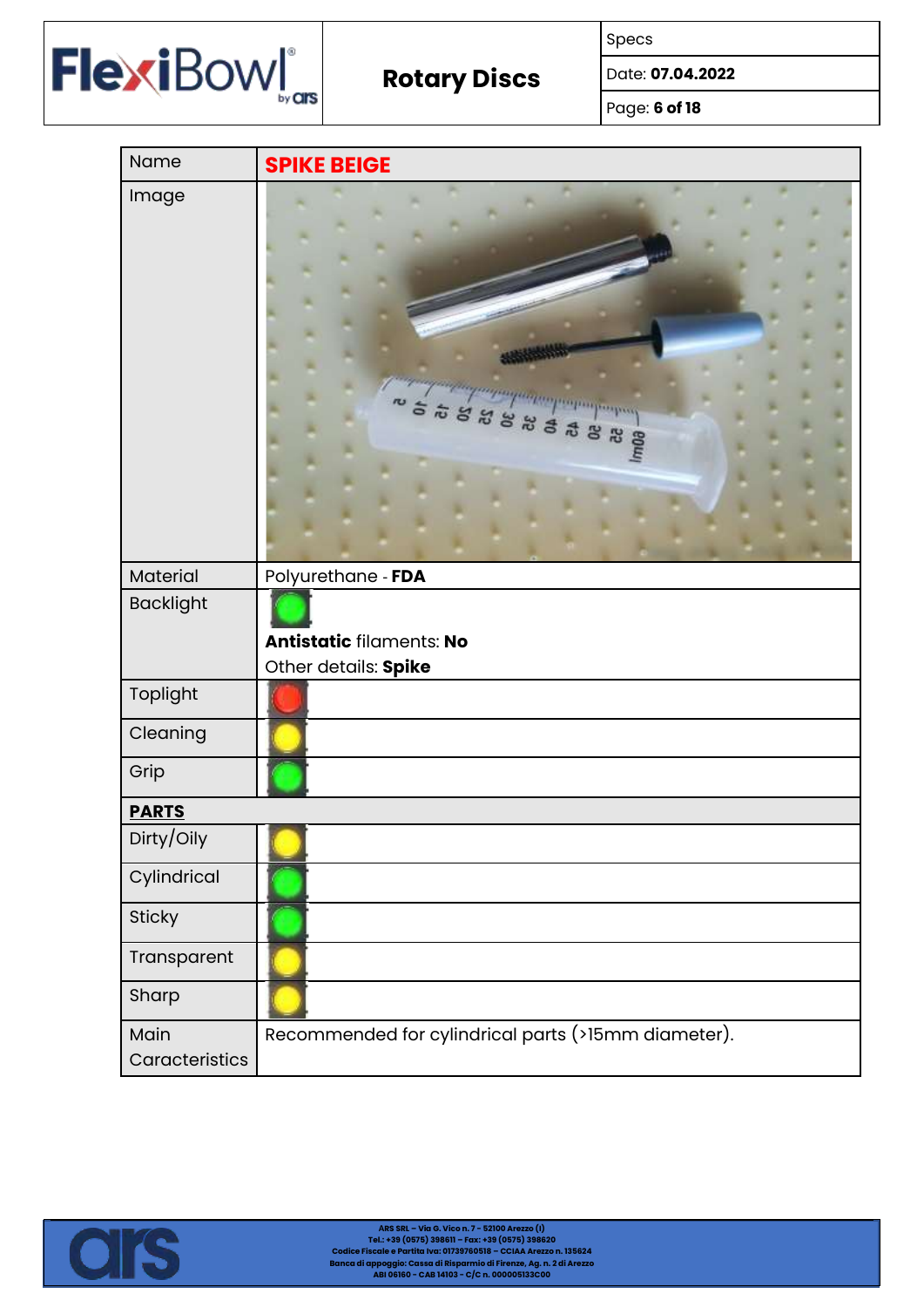

Specs

Date: **07.04.2022**

Page: **7 of 18**

| Name             | <b>DIAMOND BLACK</b>                                           |
|------------------|----------------------------------------------------------------|
| Image            |                                                                |
| Material         | Polyurethane                                                   |
| <b>Backlight</b> | <b>Antistatic filaments: Yes</b>                               |
| Toplight         |                                                                |
| Cleaning         |                                                                |
| Grip             |                                                                |
| <b>PARTS</b>     |                                                                |
| Dirty/Oily       |                                                                |
| Cylindrical      |                                                                |
| <b>Sticky</b>    |                                                                |
| Transparent      |                                                                |
| Sharp            |                                                                |
| Main             | Recommended for stable light-colored parts, distinguished with |
| Caracteristics   | toplight illumination (even if dirty).                         |

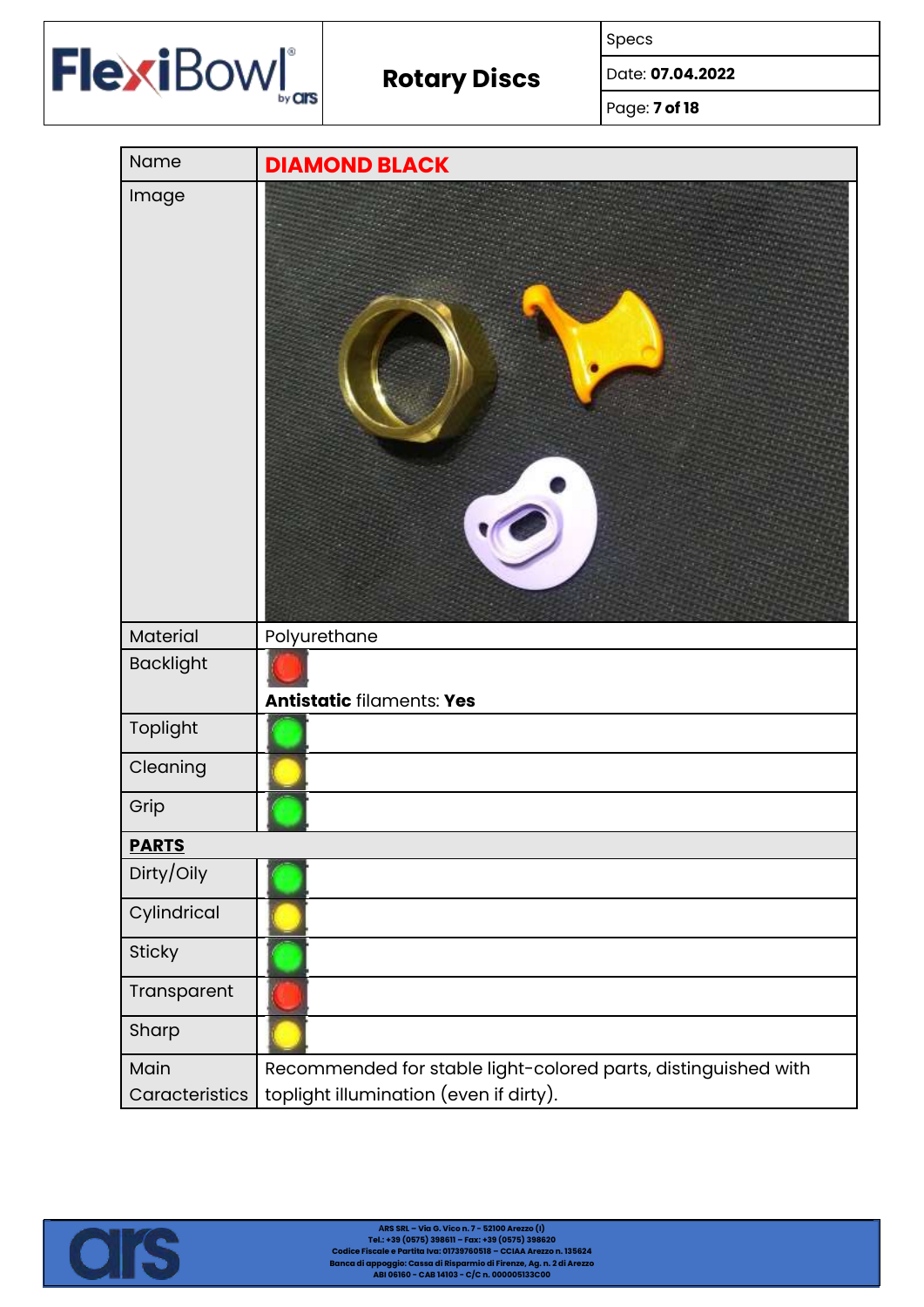

Specs

Date: **07.04.2022**

Page: **8 of 18**

| Name             | <b>GSTR BLACK</b>                                                        |
|------------------|--------------------------------------------------------------------------|
| Image            |                                                                          |
| Material         | Polyurethane                                                             |
| <b>Backlight</b> | <b>Antistatic filaments: Yes</b>                                         |
| Toplight         |                                                                          |
| Cleaning         |                                                                          |
| Grip             |                                                                          |
| <b>PARTS</b>     |                                                                          |
| Dirty/Oily       |                                                                          |
| Cylindrical      |                                                                          |
| <b>Sticky</b>    |                                                                          |
| Transparent      |                                                                          |
| Sharp            |                                                                          |
| Main             | Recommended for stable light-colored parts, distinguished with           |
| Caracteristics   | toplight illumination. Suitable for small cylindrical parts too, even if |
|                  | dirty.                                                                   |

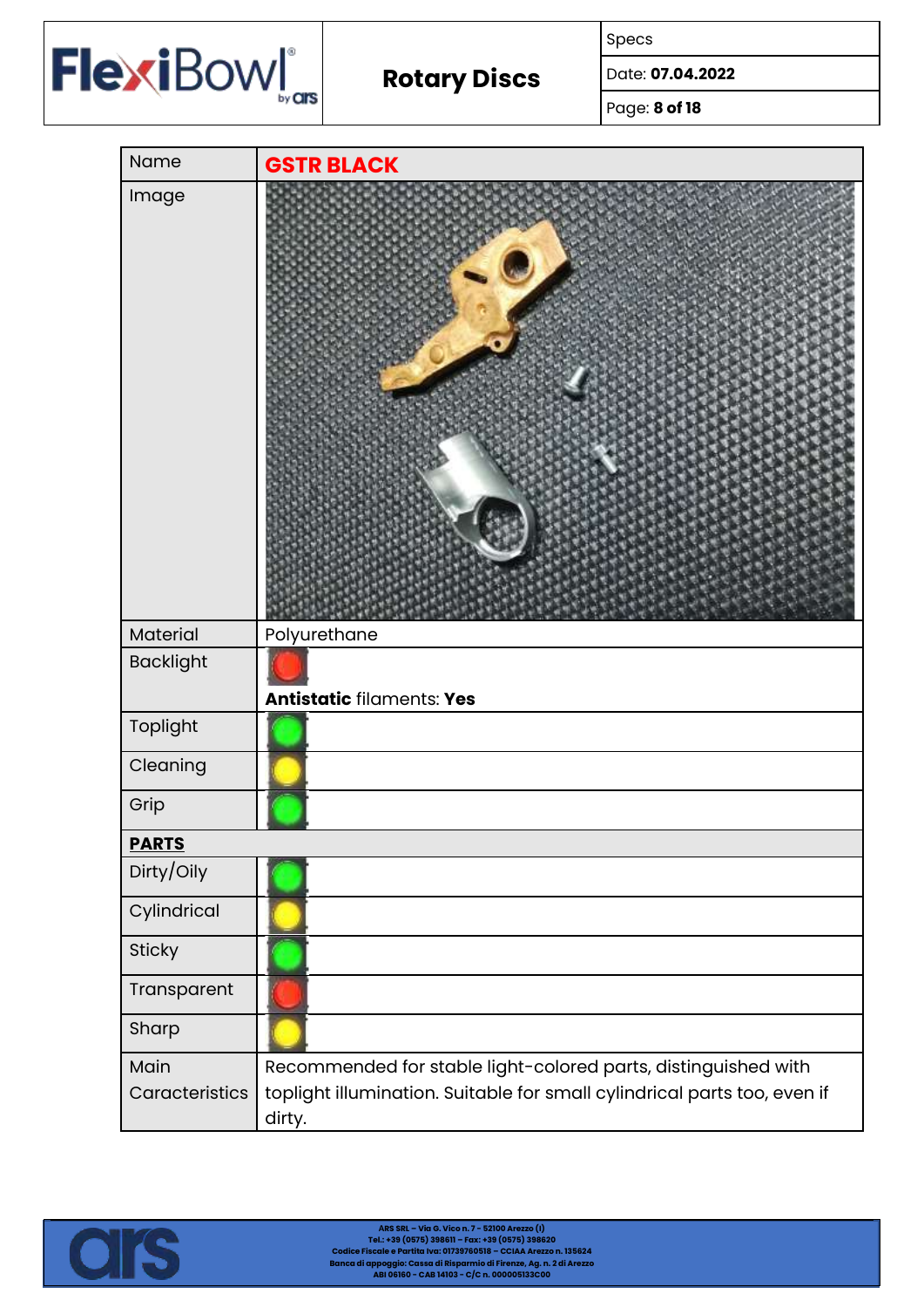

Specs

Date: **07.04.2022**

Page: **9 of 18**

| Name                   | <b>FABRIC TRANSPARENT</b>         |
|------------------------|-----------------------------------|
| Image                  |                                   |
| Material               | Polyurethane - FDA                |
| <b>Backlight</b>       | <b>Antistatic filaments: Yes</b>  |
| Toplight               |                                   |
| Cleaning               |                                   |
| Grip                   |                                   |
| <b>PARTS</b>           |                                   |
| Dirty/Oily             |                                   |
| Cylindrical            |                                   |
| Sticky                 |                                   |
| Transparent            |                                   |
| Sharp                  |                                   |
| Main<br>Caracteristics | Recommended for sharp components. |

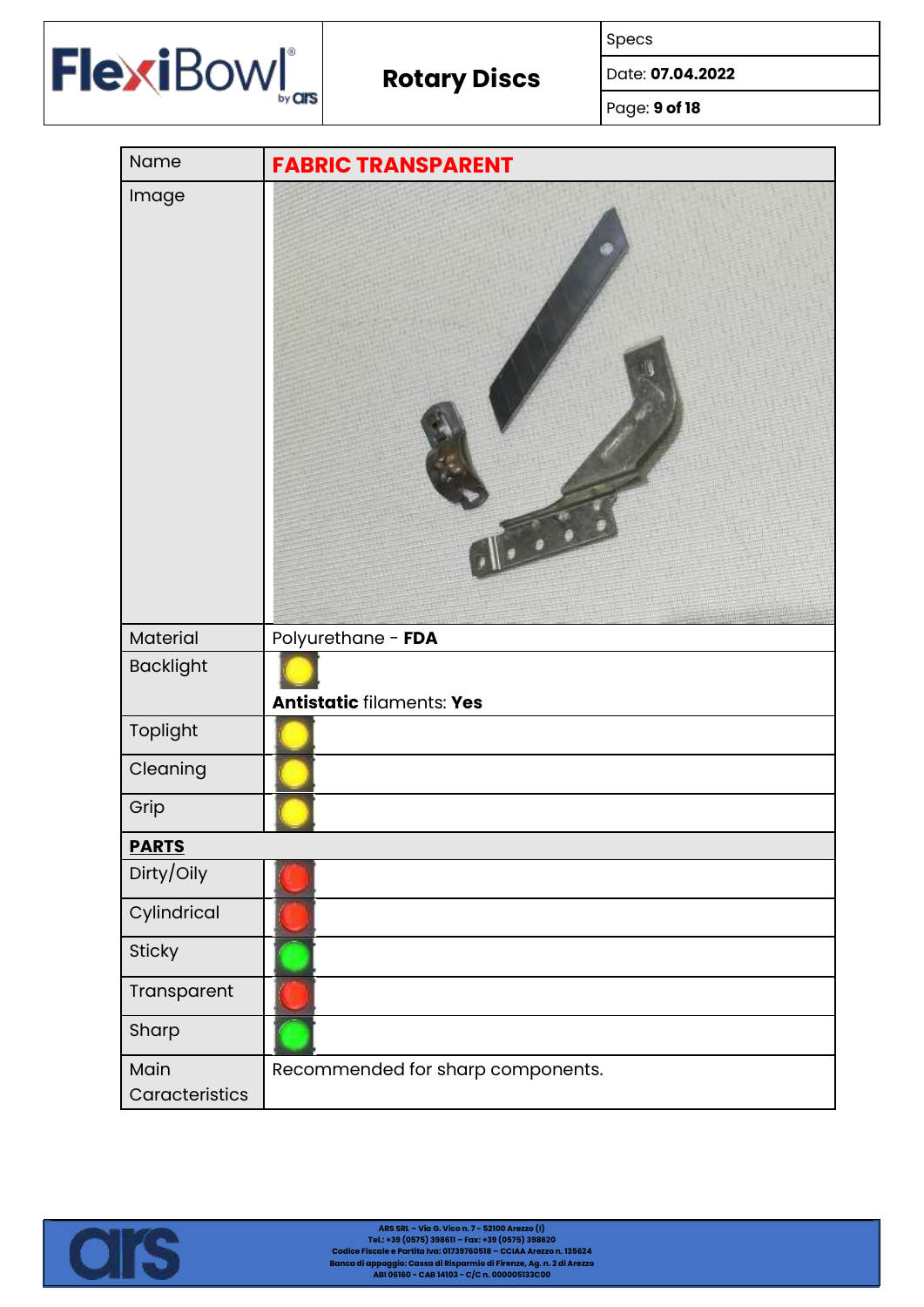

Specs

Date: **07.04.2022**

Page: **10 of 18**



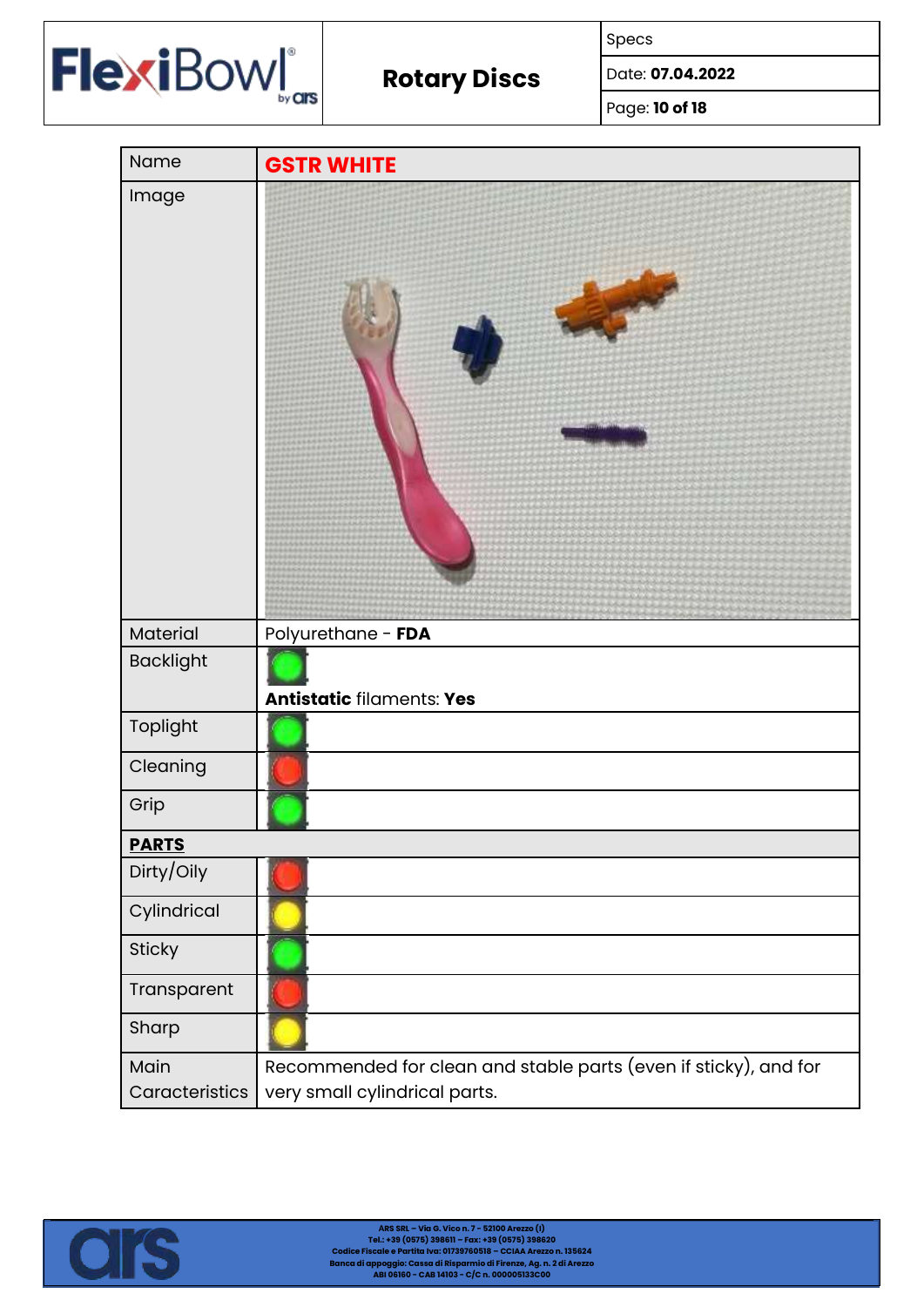

Specs

Date: **07.04.2022**

Page: **11 of 18**

| Name                   | <b>DIAMOND WHITE</b>                                    |
|------------------------|---------------------------------------------------------|
| Image                  |                                                         |
| Material               | Polyurethane - FDA                                      |
| <b>Backlight</b>       | <b>Antistatic filaments: Yes</b>                        |
| Toplight               |                                                         |
| Cleaning               |                                                         |
| Grip                   |                                                         |
| <b>PARTS</b>           |                                                         |
| Dirty/Oily             |                                                         |
| Cylindrical            |                                                         |
| Sticky                 |                                                         |
| Transparent            |                                                         |
| Sharp                  |                                                         |
| Main<br>Caracteristics | Recommended for clean and stable parts, even if sticky. |

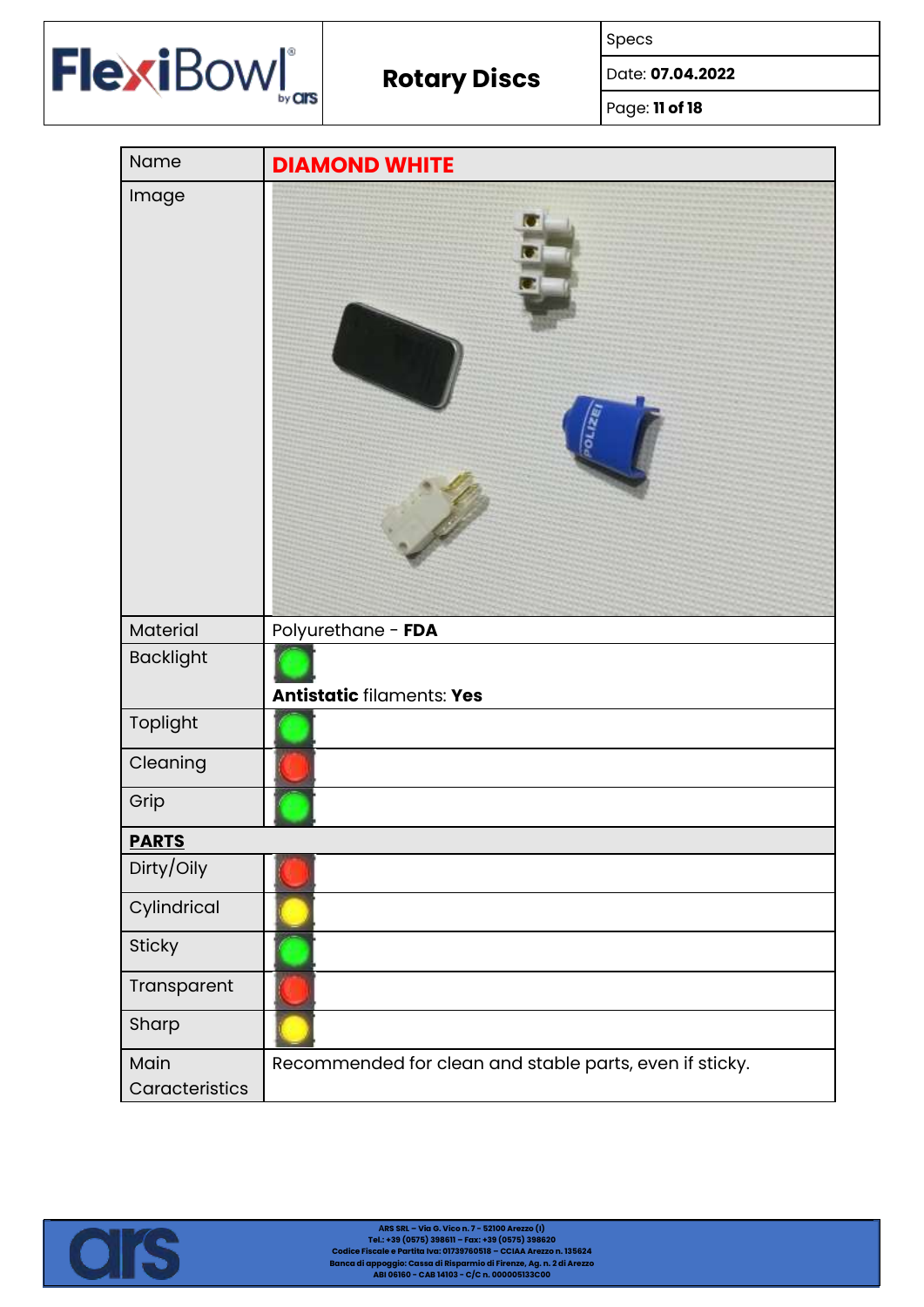

Specs

Date: **07.04.2022**

Page: **12 of 18**

| Name                   | <b>SPIKE TRANSPARENT</b>                                 |
|------------------------|----------------------------------------------------------|
| Image                  |                                                          |
| Material               | Polyurethane - FDA                                       |
| <b>Backlight</b>       | <b>Antistatic filaments: Yes</b><br>Other details: Spike |
| Toplight               |                                                          |
| Cleaning               |                                                          |
| Grip                   |                                                          |
| <b>PARTS</b>           |                                                          |
| Dirty/Oily             |                                                          |
| Cylindrical            |                                                          |
| Sticky                 |                                                          |
| Transparent            |                                                          |
| Sharp                  |                                                          |
| Main<br>Caracteristics | Recommended for cylindrical parts (<15mm diameter).      |

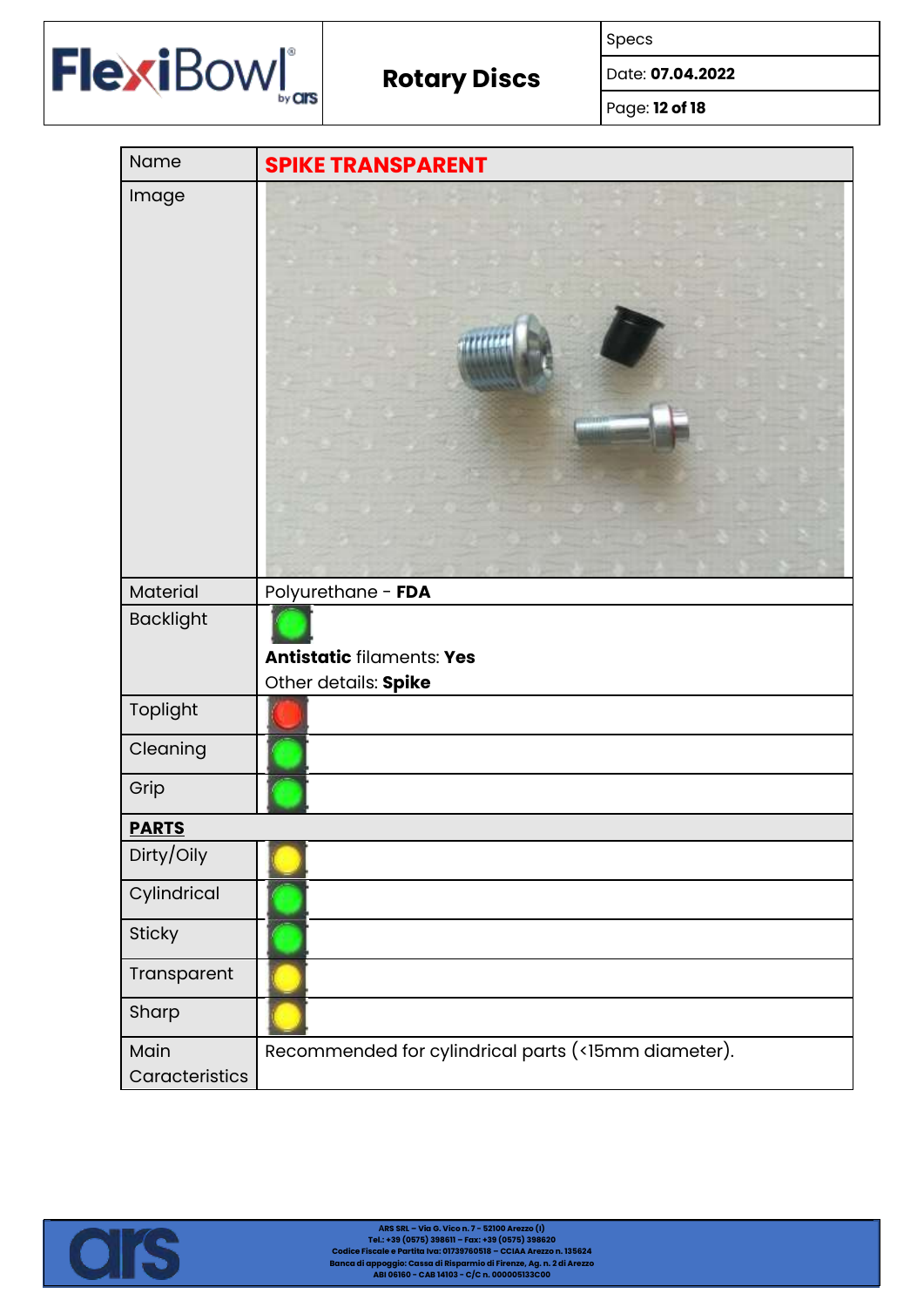

Specs

Date: **07.04.2022**

Page: **13 of 18**

| <b>Name</b>      | <b>SILICONE TRANSPARENT</b>                               |
|------------------|-----------------------------------------------------------|
| Image            |                                                           |
| Material         | Silicone - FDA                                            |
| <b>Backlight</b> | Antistatic filaments: No                                  |
| Toplight         |                                                           |
| Cleaning         |                                                           |
| Grip             |                                                           |
| <b>PARTS</b>     |                                                           |
| Dirty/Oily       |                                                           |
| Cylindrical      |                                                           |
| <b>Sticky</b>    |                                                           |
| Transparent      |                                                           |
| Sharp            |                                                           |
| Main             | Recommended for parts with wide support base (even if not |
| Caracteristics   | perfectly stable) and for parts which slip on each other. |

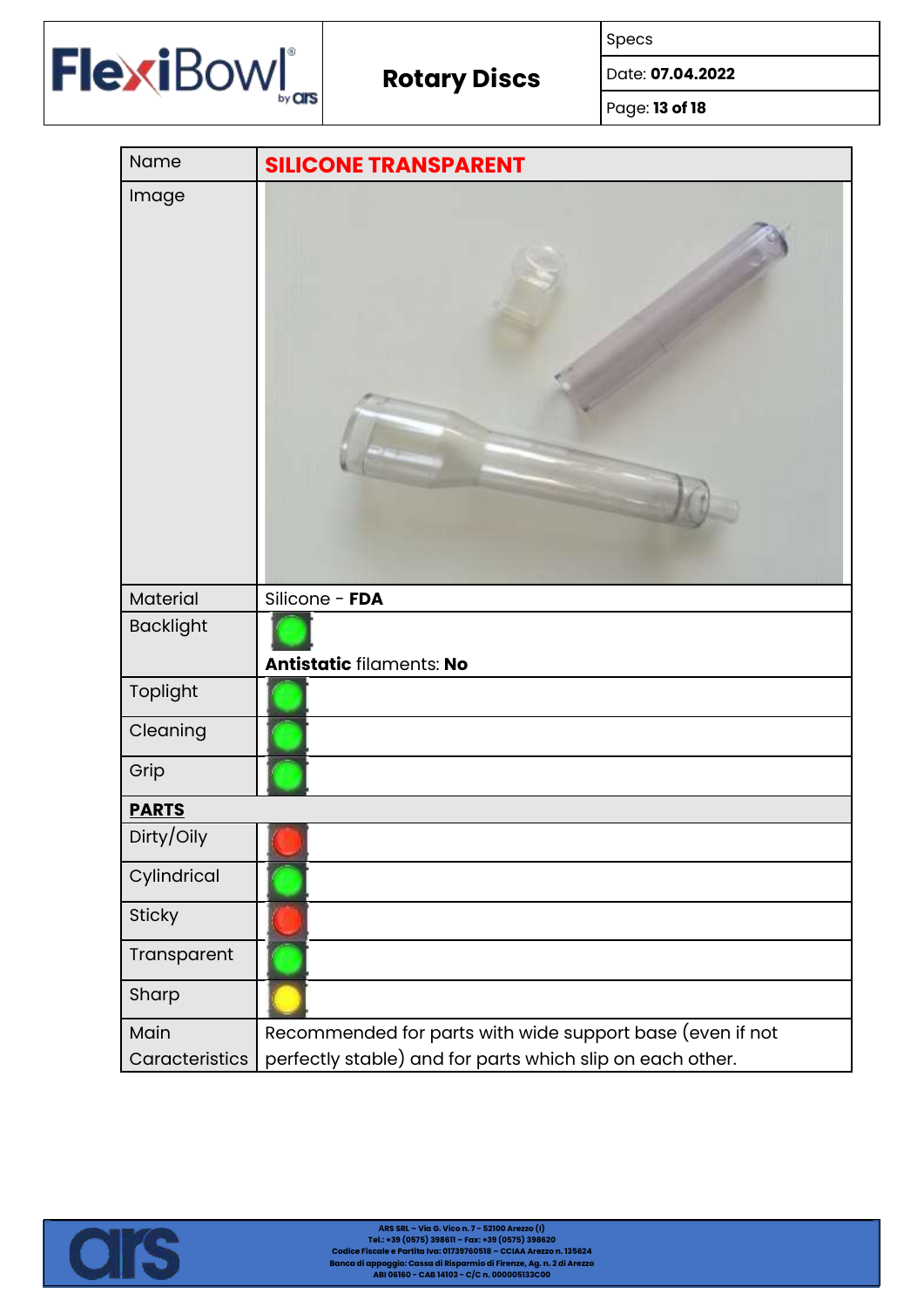

Specs

Date: **07.04.2022**

Page: **14 of 18**

| Name             | <b>STANDARD TRANSPARENT</b>                               |
|------------------|-----------------------------------------------------------|
| Image            |                                                           |
| Material         | Polyurethane - FDA                                        |
| <b>Backlight</b> | Antistatic filaments: No                                  |
| Toplight         |                                                           |
| Cleaning         |                                                           |
| Grip             |                                                           |
| <b>PARTS</b>     |                                                           |
| Dirty/Oily       |                                                           |
| Cylindrical      |                                                           |
| Sticky           |                                                           |
| Transparent      |                                                           |
| Sharp            |                                                           |
| Main             | Recommended for flat and clean parts. Efficient both with |
| Caracteristics   | backlight and toplight illumination.                      |

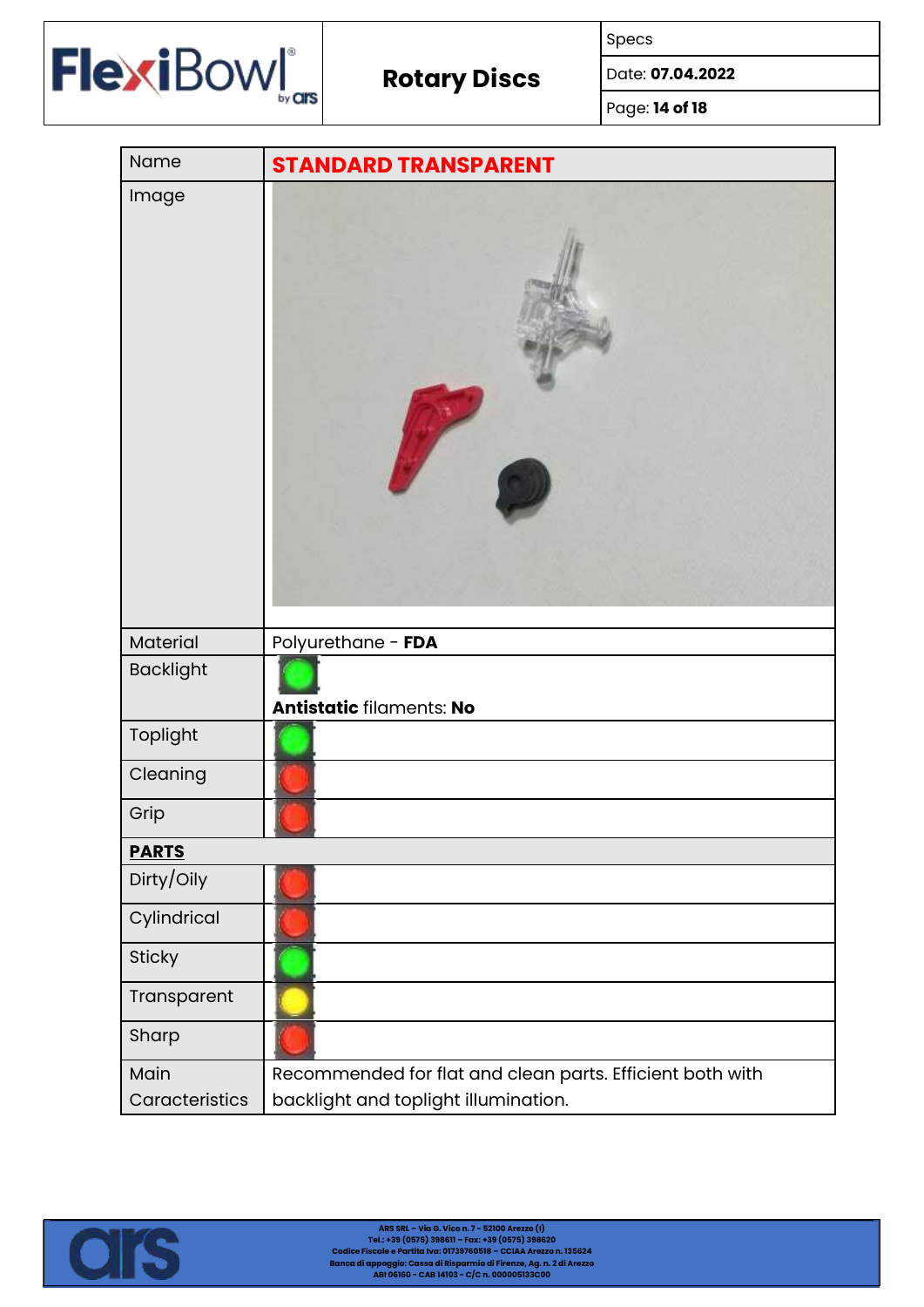

Specs

Date: **07.04.2022**

Page: **15 of 18**

| <b>Name</b>      | <b>SMOOTH BLACK</b>                                             |
|------------------|-----------------------------------------------------------------|
| Image            |                                                                 |
| Material         | Polyurethane                                                    |
| <b>Backlight</b> | <b>Antistatic filaments: Yes</b>                                |
| Toplight         |                                                                 |
| Cleaning         |                                                                 |
| Grip             |                                                                 |
| <b>PARTS</b>     |                                                                 |
| Dirty/Oily       |                                                                 |
| Cylindrical      |                                                                 |
| Sticky           |                                                                 |
| Transparent      |                                                                 |
| Sharp            |                                                                 |
| Main             | Recommended for light-colored parts with toplight illumination. |
| Caracteristics   | Very little subject to dirt.                                    |

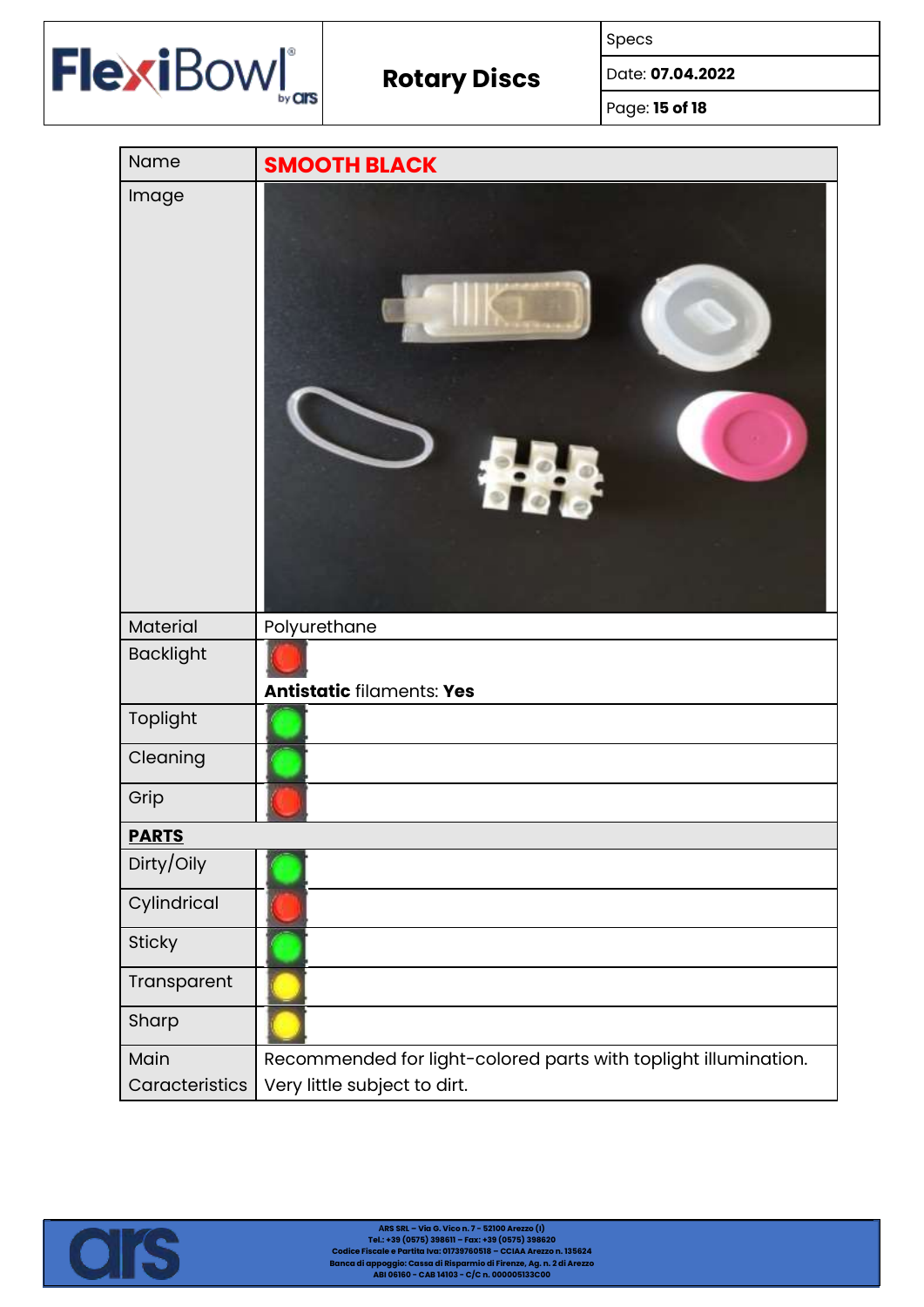

Specs

Date: **07.04.2022**

Page: **16 of 18**

| Name             | <b>SPIKE BLUE</b>                                   |
|------------------|-----------------------------------------------------|
| Image            |                                                     |
| Material         | Polyurethane - FDA                                  |
| <b>Backlight</b> | Antistatic filaments: No<br>Other details: Spike    |
| Toplight         |                                                     |
| Cleaning         |                                                     |
| Grip             |                                                     |
| <b>PARTS</b>     |                                                     |
| Dirty/Oily       |                                                     |
| Cylindrical      |                                                     |
| Sticky           |                                                     |
| Transparent      |                                                     |
| Sharp            |                                                     |
| Main             | Recommended for cylindrical parts (>15mm diameter). |
| Caracteristics   |                                                     |

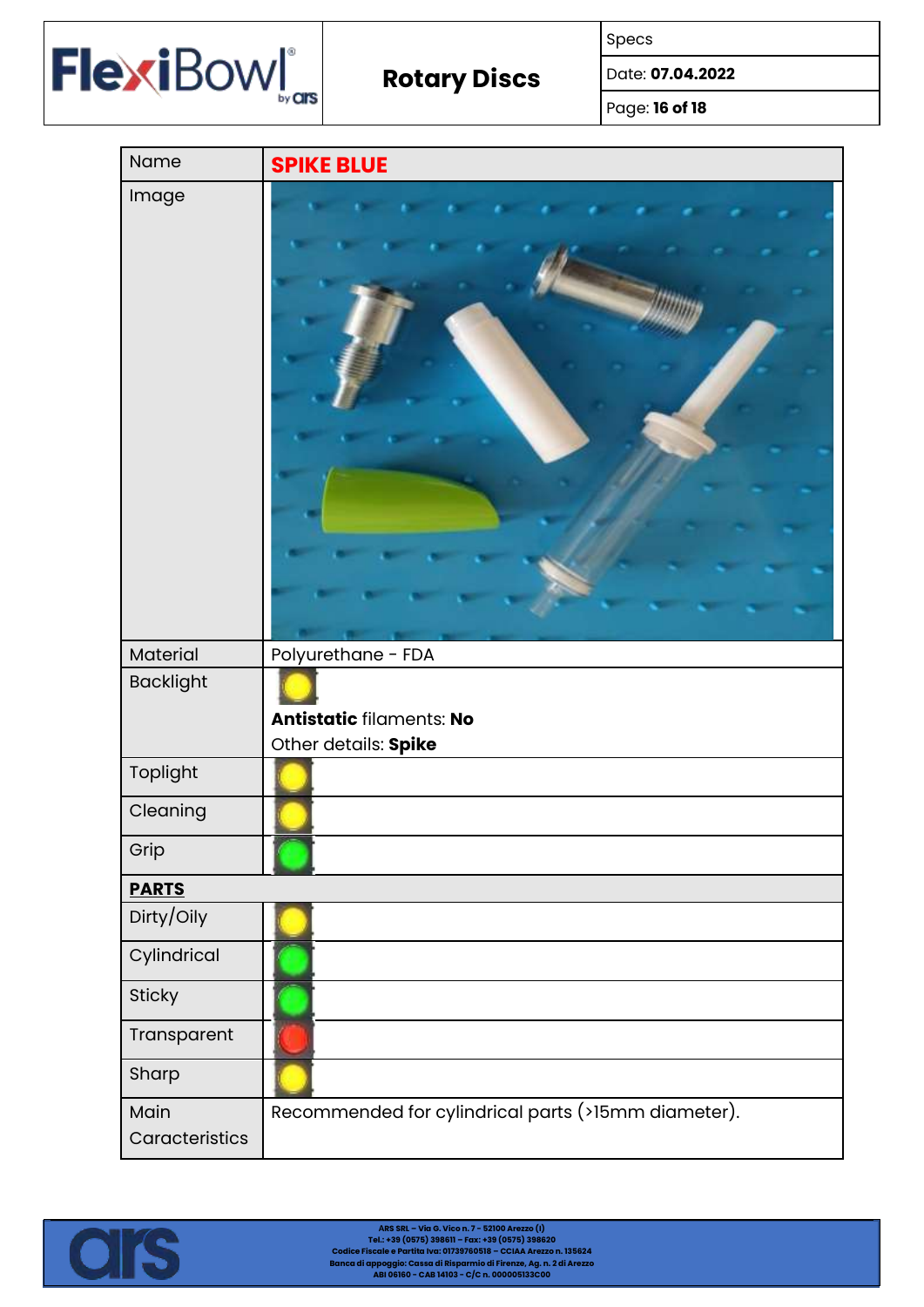

Specs

Date: **07.04.2022**

Page: **17 of 18**

| Name                   | <b>FLAT BEIGE</b>                                               |
|------------------------|-----------------------------------------------------------------|
| Image                  |                                                                 |
| Material               | Polyurethane - FDA                                              |
| <b>Backlight</b>       | Antistatic filaments: No                                        |
| Toplight               |                                                                 |
| Cleaning               |                                                                 |
| Grip                   |                                                                 |
| <b>PARTS</b>           |                                                                 |
| Dirty/Oily             |                                                                 |
| Cylindrical            |                                                                 |
| Sticky                 |                                                                 |
| Transparent            |                                                                 |
| Sharp                  |                                                                 |
| Main<br>Caracteristics | Recommended for transparent parts, with backlight illumination. |